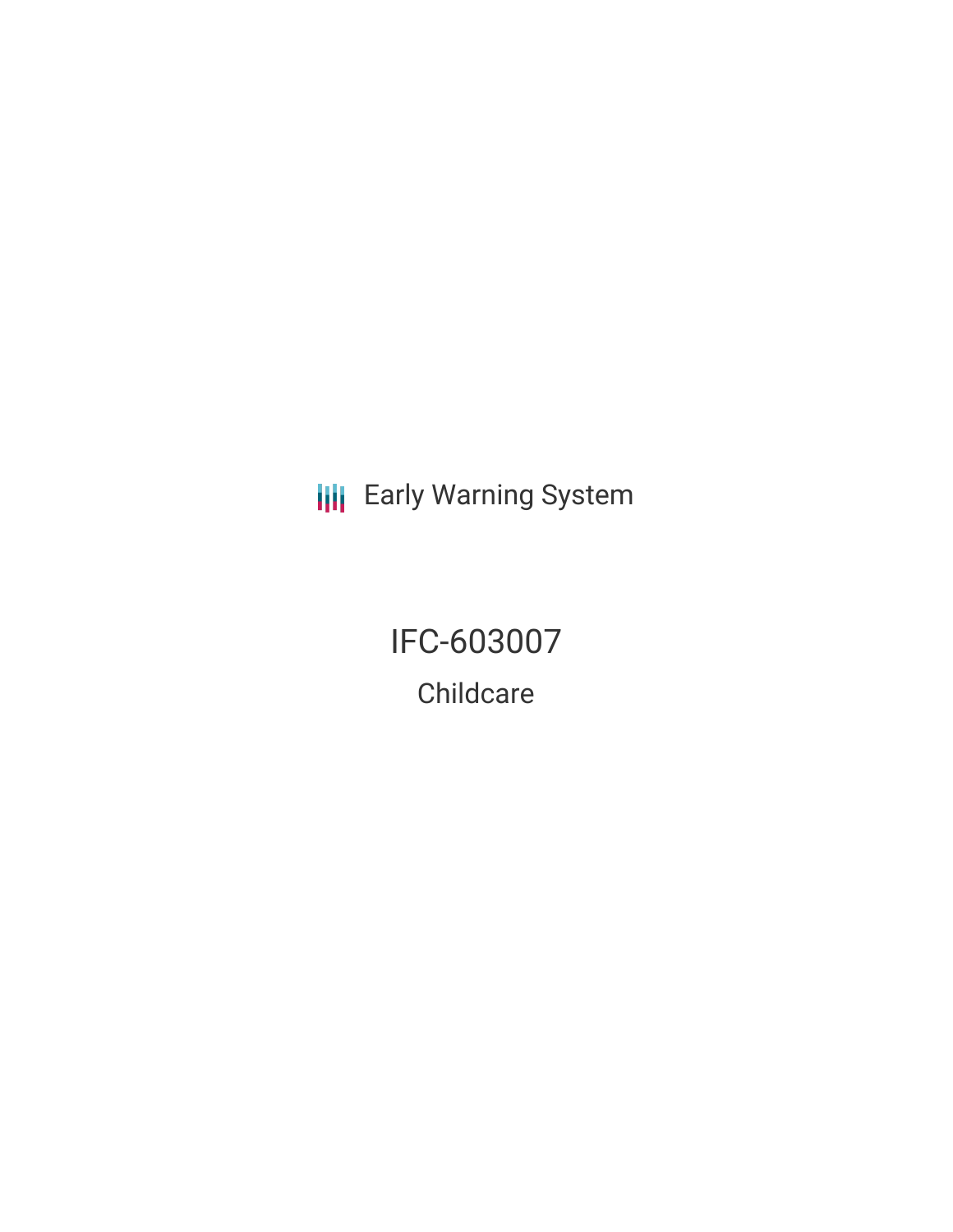

## **Quick Facts**

| <b>Countries</b>                       | Bangladesh, Cambodia, Egypt, Fiji, India, Jordan, Kenya, Lebanon, Mexico, Myanmar, Nigeria, Pakistan, Romania, Solomon<br>Islands, South Africa, Sri Lanka, Vietnam |
|----------------------------------------|---------------------------------------------------------------------------------------------------------------------------------------------------------------------|
| <b>Specific Location</b>               | Worldwide                                                                                                                                                           |
| <b>Financial Institutions</b>          | International Finance Corporation (IFC)                                                                                                                             |
| <b>Status</b>                          | Active                                                                                                                                                              |
| <b>Bank Risk Rating</b>                | U                                                                                                                                                                   |
| <b>Voting Date</b>                     | 2019-03-16                                                                                                                                                          |
| <b>Borrower</b>                        | World                                                                                                                                                               |
| <b>Sectors</b>                         | <b>Education and Health</b>                                                                                                                                         |
| <b>Investment Type(s)</b>              | <b>Advisory Services</b>                                                                                                                                            |
| Investment Amount (USD)\$ 1.18 million |                                                                                                                                                                     |
| <b>Project Cost (USD)</b>              | \$1.18 million                                                                                                                                                      |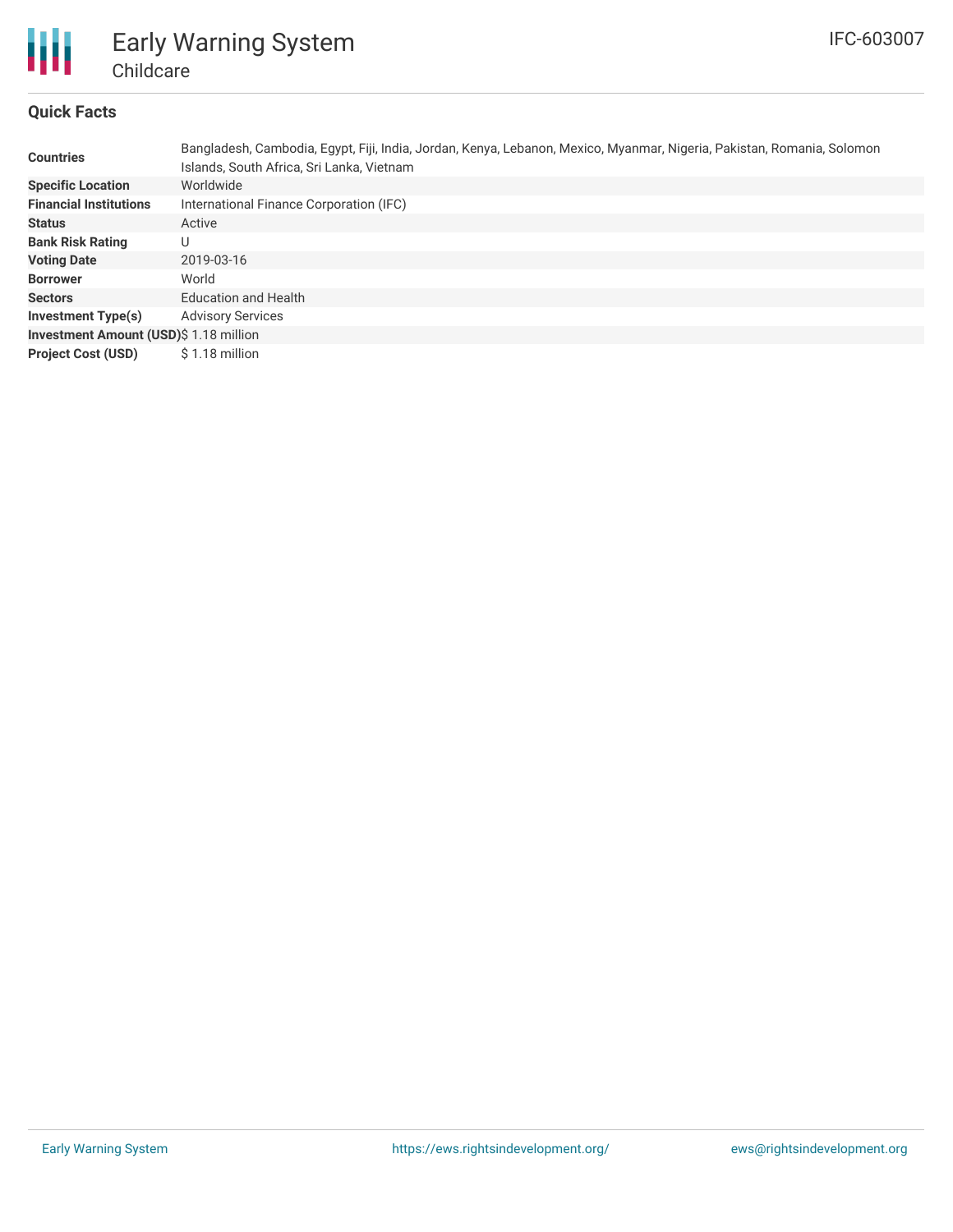## **Project Description**

Building on this research, IFC's Global Tackling Childcare Advisory Program is a three-year program that works with companies across regions and sectors to facilitate the implementation of good family-friendly practices through advisory engagements and peer learning. The Program has helped companies conduct employee childcare needs assessments, develop and implement action plans, share knowledge, and measure and communicate the business case for investing in childcare so that they can continue making these investments.

The program also focuses on improving the enabling environment for employer-supported childcare in the 26 countries where, according to IFC's research, employers are legally mandated to provide childcare. The program does this by:

• Conducting research to identify care demand and supply barriers and gauge employer readiness for legal compliance, and by bringing together public and private sector partners to discuss the business case and solutions to increase compliance. In addition, through market research, the program aims to identify investment opportunities in nascent care markets. • Working with the World Bank, governments, and related entities to inform childcare policies.

The program's regional scope includes ongoing work in Bangladesh, Cambodia, Egypt, Fiji, India, Jordan, Kenya, Lebanon, Mexico, Myanmar, Nigeria, Pakistan, Romania, Solomon Islands, South Africa, Sri Lanka, and Vietnam.

Follow this work on Twitter #TacklingChildcare and read various reports, case studies, and blogs here: www.ifc.org/tacklingchildcare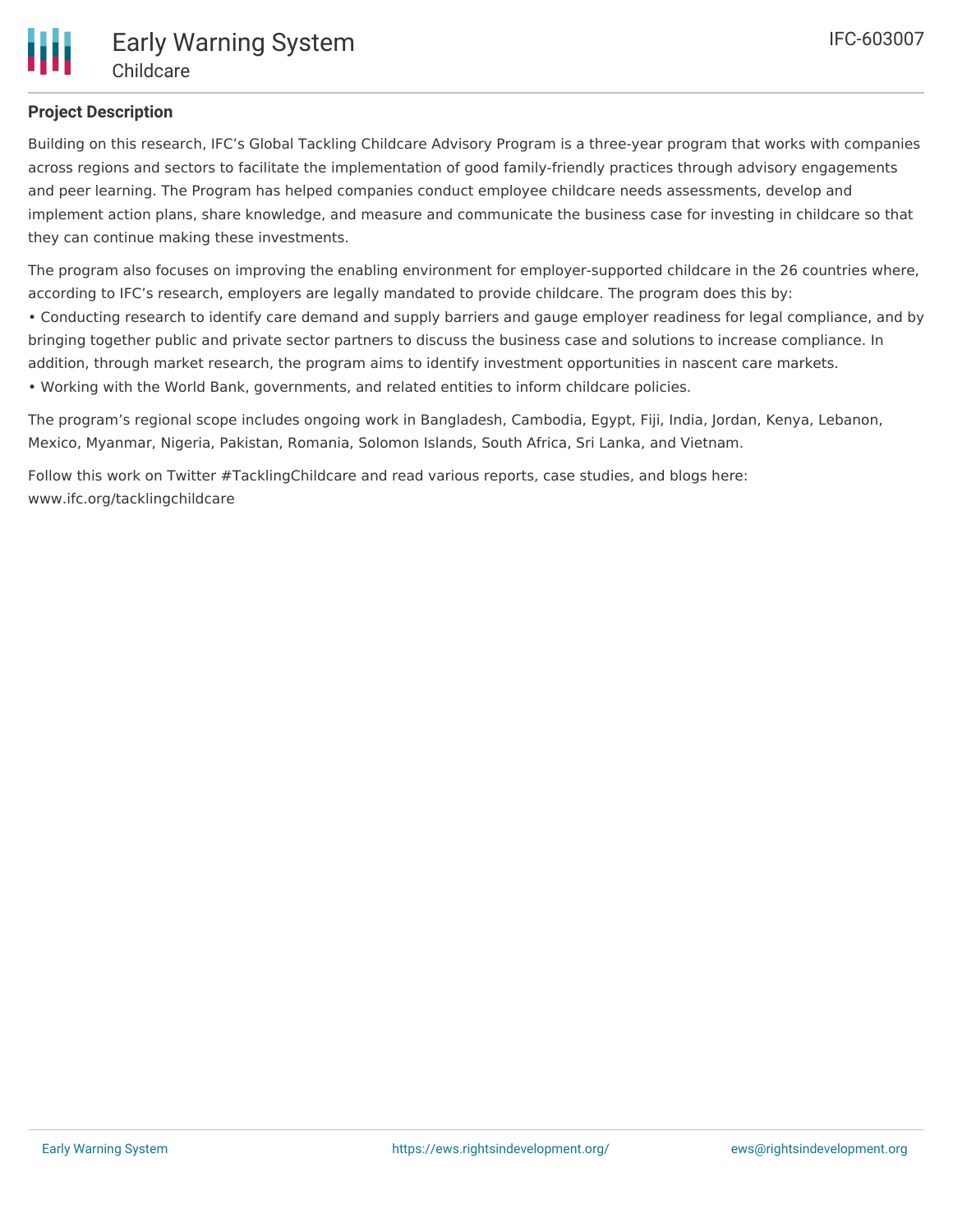## **Investment Description**

• International Finance Corporation (IFC)